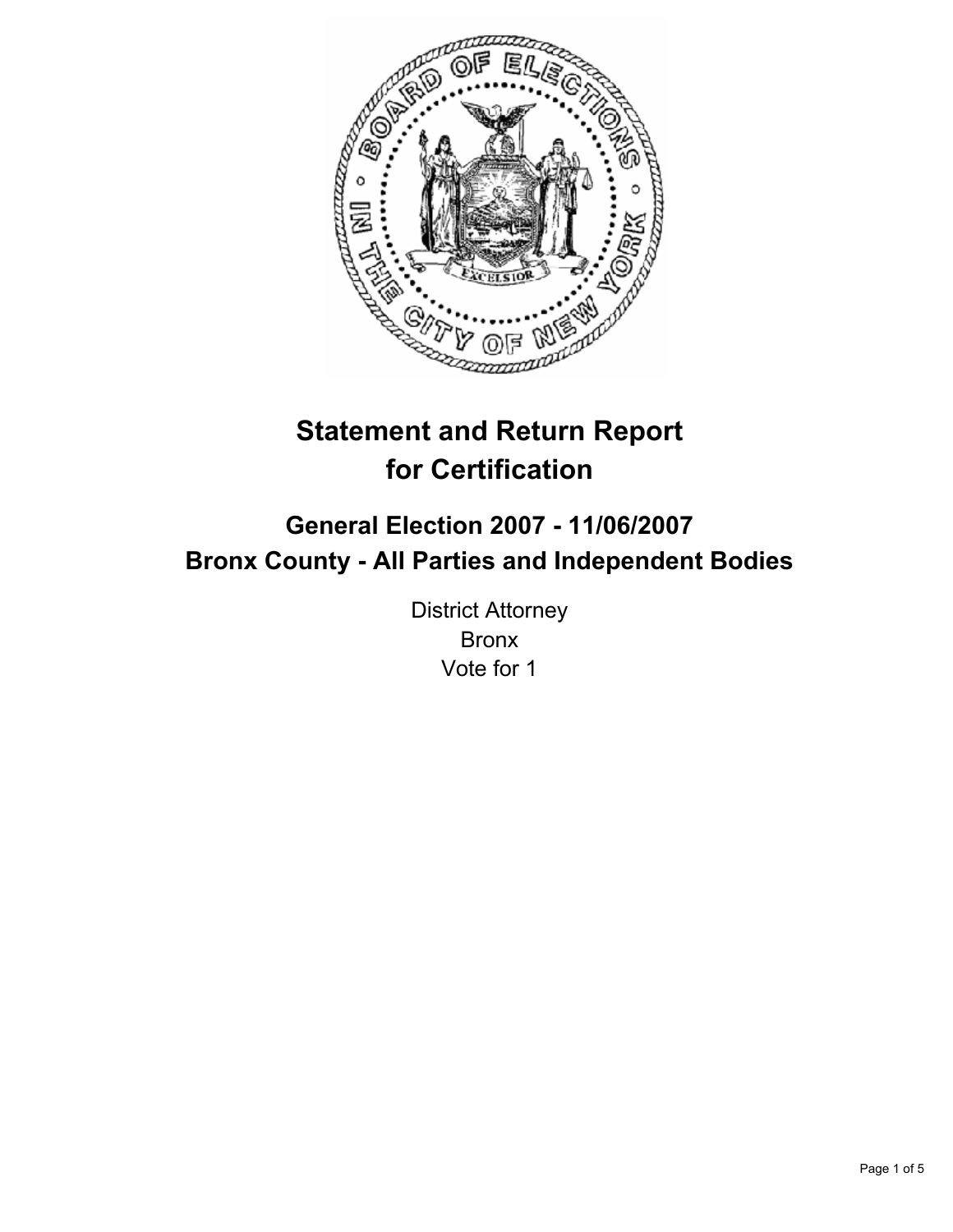

## **Assembly District 76**

| <b>PUBLIC COUNTER</b>           | 3,791 |
|---------------------------------|-------|
| <b>EMERGENCY</b>                | 0     |
| ABSENTEE/MILITARY               | 122   |
| AFFIDAVIT                       | 66    |
| <b>Total Ballots</b>            | 3,979 |
| ROBERT T JOHNSON (DEMOCRATIC)   | 2,938 |
| ROBERT T JOHNSON (REPUBLICAN)   | 268   |
| ROBERT T JOHNSON (CONSERVATIVE) | 163   |
| <b>Total Votes</b>              | 3,369 |
| Unrecorded                      | 610   |

## **Assembly District 77**

| <b>PUBLIC COUNTER</b>           | 3,472 |  |
|---------------------------------|-------|--|
| <b>EMERGENCY</b>                | 10    |  |
| ABSENTEE/MILITARY               | 173   |  |
| AFFIDAVIT                       | 59    |  |
| <b>Total Ballots</b>            | 3,714 |  |
| ROBERT T JOHNSON (DEMOCRATIC)   | 2,764 |  |
| ROBERT T JOHNSON (REPUBLICAN)   | 172   |  |
| ROBERT T JOHNSON (CONSERVATIVE) | 132   |  |
| ARMANDO M. HOWORT (WRITE-IN)    |       |  |
| <b>CURTIS SLIWA (WRITE-IN)</b>  |       |  |
| <b>Total Votes</b>              | 3,070 |  |
| Unrecorded                      | 644   |  |

#### **Assembly District 78**

| PUBLIC COUNTER                  | 2,500 |  |
|---------------------------------|-------|--|
| <b>EMERGENCY</b>                | 0     |  |
| ABSENTEE/MILITARY               | 167   |  |
| <b>AFFIDAVIT</b>                | 55    |  |
| <b>Total Ballots</b>            | 2,722 |  |
| ROBERT T JOHNSON (DEMOCRATIC)   | 1,828 |  |
| ROBERT T JOHNSON (REPUBLICAN)   | 215   |  |
| ROBERT T JOHNSON (CONSERVATIVE) | 108   |  |
| <b>Total Votes</b>              | 2,151 |  |
| Unrecorded                      | 571   |  |

#### **Assembly District 79**

| <b>PUBLIC COUNTER</b>           | 4,103 |
|---------------------------------|-------|
| <b>EMERGENCY</b>                | 4     |
| ABSENTEE/MILITARY               | 149   |
| AFFIDAVIT                       | 79    |
| <b>Total Ballots</b>            | 4,335 |
| ROBERT T JOHNSON (DEMOCRATIC)   | 3,200 |
| ROBERT T JOHNSON (REPUBLICAN)   | 233   |
| ROBERT T JOHNSON (CONSERVATIVE) | 186   |
| <b>Total Votes</b>              | 3,619 |
| Unrecorded                      | 716   |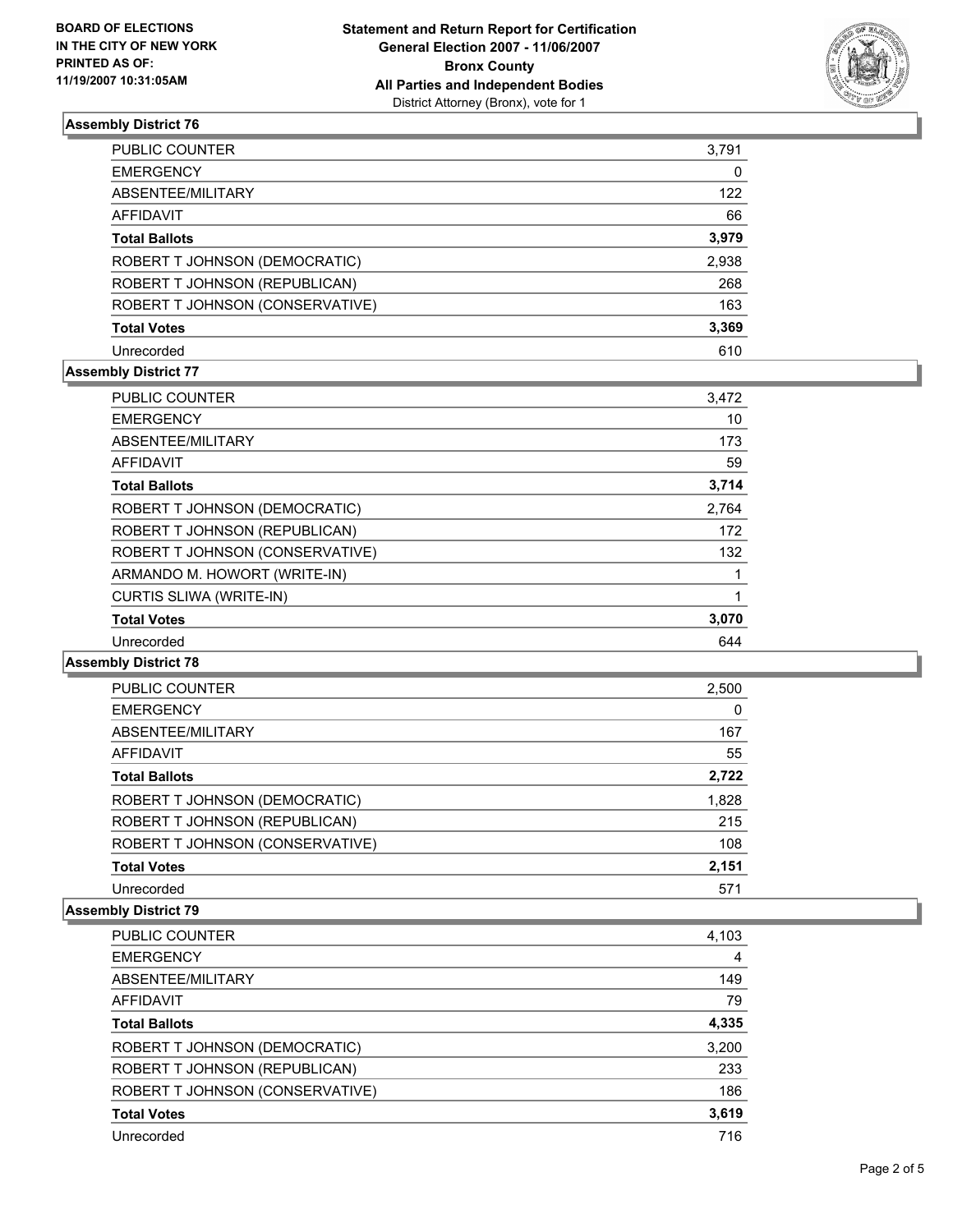

## **Assembly District 80**

| PUBLIC COUNTER                  | 3,392 |
|---------------------------------|-------|
| <b>EMERGENCY</b>                | 15    |
| ABSENTEE/MILITARY               | 276   |
| AFFIDAVIT                       | 46    |
| <b>Total Ballots</b>            | 3,729 |
| ROBERT T JOHNSON (DEMOCRATIC)   | 2,487 |
| ROBERT T JOHNSON (REPUBLICAN)   | 497   |
| ROBERT T JOHNSON (CONSERVATIVE) | 221   |
| <b>Total Votes</b>              | 3,205 |
| Unrecorded                      | 524   |

## **Assembly District 81**

| PUBLIC COUNTER                  | 3,774 |  |
|---------------------------------|-------|--|
| <b>EMERGENCY</b>                | 6     |  |
| ABSENTEE/MILITARY               | 484   |  |
| AFFIDAVIT                       | 37    |  |
| <b>Total Ballots</b>            | 4,301 |  |
| ROBERT T JOHNSON (DEMOCRATIC)   | 2,926 |  |
| ROBERT T JOHNSON (REPUBLICAN)   | 497   |  |
| ROBERT T JOHNSON (CONSERVATIVE) | 267   |  |
| HERB MCKAY (WRITE-IN)           |       |  |
| <b>Total Votes</b>              | 3,691 |  |
| Unrecorded                      | 610   |  |
|                                 |       |  |

## **Assembly District 82**

| <b>PUBLIC COUNTER</b>           | 4,735 |
|---------------------------------|-------|
| <b>EMERGENCY</b>                | 7     |
| ABSENTEE/MILITARY               | 503   |
| <b>AFFIDAVIT</b>                | 31    |
| <b>Total Ballots</b>            | 5,276 |
| ROBERT T JOHNSON (DEMOCRATIC)   | 3,717 |
| ROBERT T JOHNSON (REPUBLICAN)   | 684   |
| ROBERT T JOHNSON (CONSERVATIVE) | 339   |
| ESTELLA JAGGER (WRITE-IN)       |       |
| FRANK R. WALLACE (WRITE-IN)     |       |
| JOE TORRE (WRITE-IN)            |       |
| JOHN DOE (WRITE-IN)             |       |
| JOHN WHITE (WRITE-IN)           |       |
| PHILIP F. FOGLIA (WRITE-IN)     |       |
| <b>Total Votes</b>              | 4,746 |
| Unrecorded                      | 530   |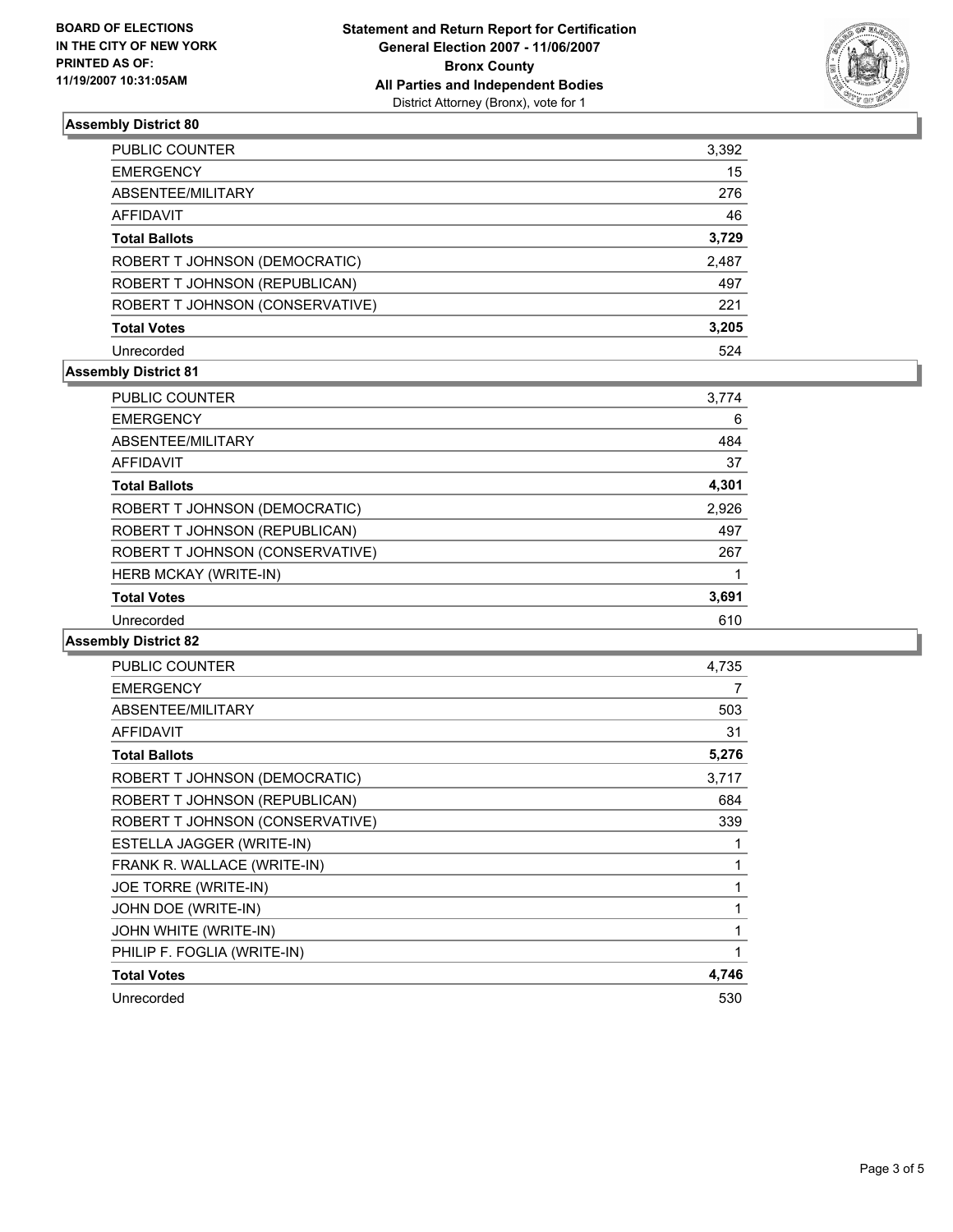

## **Assembly District 83**

| PUBLIC COUNTER                  | 3,675 |
|---------------------------------|-------|
| <b>EMERGENCY</b>                | 5     |
| ABSENTEE/MILITARY               | 267   |
| AFFIDAVIT                       | 55    |
| <b>Total Ballots</b>            | 4,002 |
| ROBERT T JOHNSON (DEMOCRATIC)   | 3,283 |
| ROBERT T JOHNSON (REPUBLICAN)   | 212   |
| ROBERT T JOHNSON (CONSERVATIVE) | 154   |
| <b>Total Votes</b>              | 3,649 |
| Unrecorded                      | 353   |

## **Assembly District 84**

| PUBLIC COUNTER                  | 3,906 |  |
|---------------------------------|-------|--|
| <b>EMERGENCY</b>                | 4     |  |
| ABSENTEE/MILITARY               | 69    |  |
| AFFIDAVIT                       | 50    |  |
| <b>Total Ballots</b>            | 4,029 |  |
| ROBERT T JOHNSON (DEMOCRATIC)   | 2,752 |  |
| ROBERT T JOHNSON (REPUBLICAN)   | 227   |  |
| ROBERT T JOHNSON (CONSERVATIVE) | 196   |  |
| <b>Total Votes</b>              | 3,175 |  |
| Unrecorded                      | 854   |  |

#### **Assembly District 85**

| PUBLIC COUNTER                  | 3,310 |
|---------------------------------|-------|
| <b>EMERGENCY</b>                |       |
| ABSENTEE/MILITARY               | 86    |
| AFFIDAVIT                       | 29    |
| <b>Total Ballots</b>            | 3,426 |
| ROBERT T JOHNSON (DEMOCRATIC)   | 2,570 |
| ROBERT T JOHNSON (REPUBLICAN)   | 208   |
| ROBERT T JOHNSON (CONSERVATIVE) | 145   |
| <b>Total Votes</b>              | 2,923 |
| Unrecorded                      | 503   |

#### **Assembly District 86**

| <b>PUBLIC COUNTER</b>           | 3,028 |
|---------------------------------|-------|
| <b>EMERGENCY</b>                | 0     |
| ABSENTEE/MILITARY               | 86    |
| <b>AFFIDAVIT</b>                | 49    |
| <b>Total Ballots</b>            | 3,163 |
| ROBERT T JOHNSON (DEMOCRATIC)   | 2,187 |
| ROBERT T JOHNSON (REPUBLICAN)   | 177   |
| ROBERT T JOHNSON (CONSERVATIVE) | 137   |
| ANTHONY INDAHL (WRITE-IN)       |       |
| <b>Total Votes</b>              | 2,502 |
| Unrecorded                      | 661   |